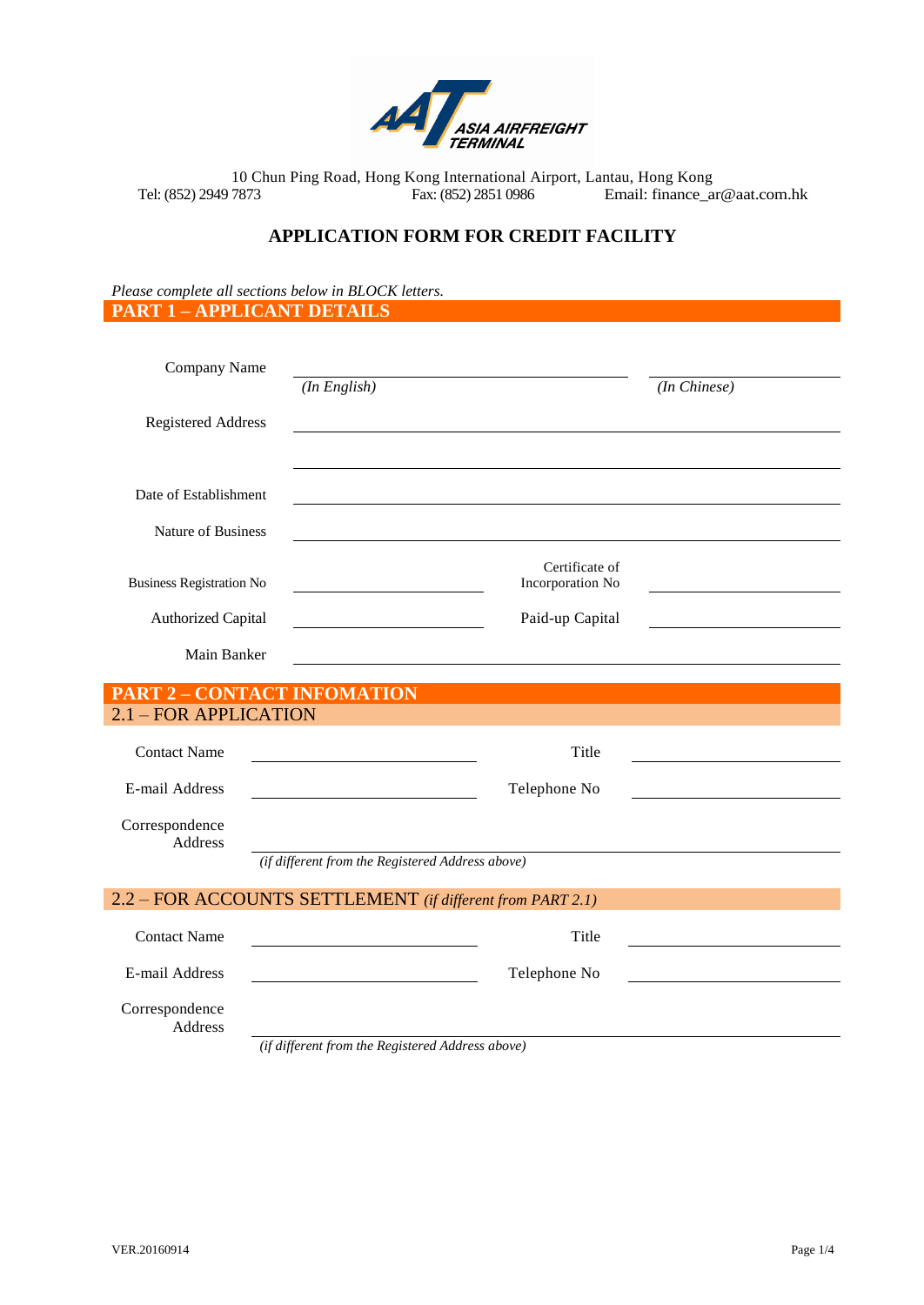

## **PART 3 – CREDIT LIMIT**

Requested Amount HK\$

The credit limit is subject to the final decision of AAT and may not be the same as requested.

Credit facility is applicable to airline charges and AAT miscellaneous charges. AAT reserves the rights to amend credit facility for any items of AAT miscellaneous charge from time to time without prior notice. Please tick the below box if the application is only apply for AAT miscellaneous charges.

□ Yes, apply for AAT miscellaneous charges only.

### *DEFINITION*

"AAT" or "Company" refers to Asia Airfreight Terminal Company Limited and its subsidiaries.

"AAT miscellaneous charges" include agent facilitation service charge, HAWB data re-processing fee, storage and security check charges, but exclude bar code.

"Airline charges" refer to the charges payable to AAT collected on behalf of airlines.

"Credit Facility" or "Credit Facilities" refers to the short-term loan extended by AAT made available for the Customers to draw upon transactions at AAT's Customer Services Counter.

"Credit Limit" refers to the maximum amount of fully secured loan extended by AAT to the Customer anytime under the arrangement of Credit Facilities but not necessarily equal to amount of Deposit(s) surrendered.

"Credit Period" refers to the length of time allowed to debtors to settle the amounts due after invoice date or sales report date.

"Customer" or "Customers" refers to successful or potential applicants of the Credit Facilities.

"Deposit" or "Deposits" refers to the payment by the Customer as security for all charges which may become payable in respect of its Account(s).

### *CREDIT TERMS*

In consideration of Credit Facility being granted, the Customer hereby undertakes to comply strictly with the following Credit Terms:-

- 1. All monies due shall be settled within a credit period of 14 days (not negotiable) from date(s) of the  $invice(s)$ . Overdue invoice(s) is/are subject to late interest of lesser of standard rate (currently 1% per month) or the highest rate allowable by law, in each case compounded monthly to the extent allowable by law. AAT reserves the right to adjust the standard rate, followed by written notice to the Customers and a 30-day notice period.
- 2. All discrepancies appearing in the invoice or statement of account, as the case may be, should be communicated to AAT within 7 days from the invoice or statement of account date.
- 3. The amount outstanding at any one time must not exceed the Credit Limit allowed.
- 4. Under circumstances of exceeding Credit Limit or invoice(s) being overdue, the Customer should pay cash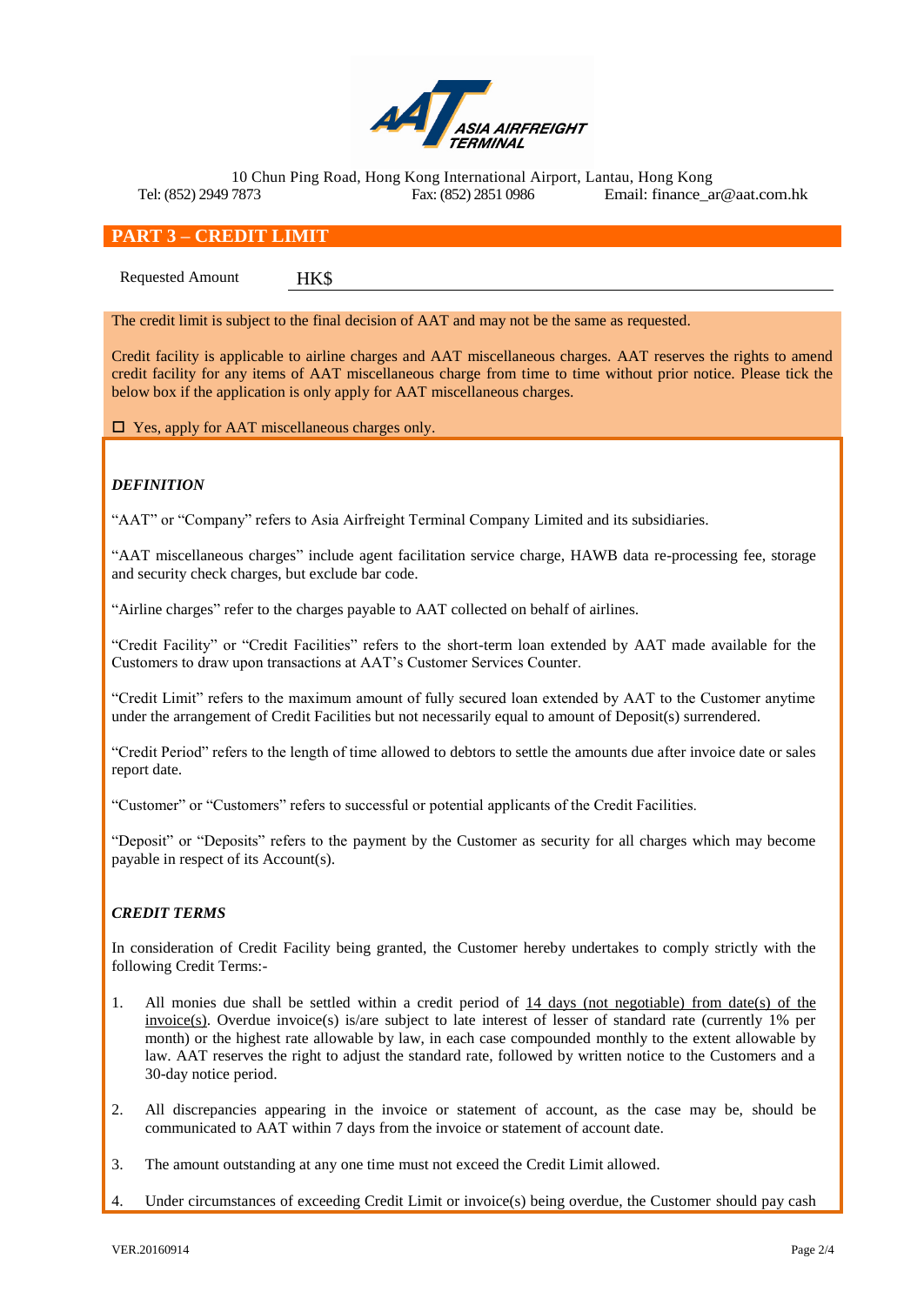

for upcoming transaction(s) and its Credit Facility is suspended immediately (not negotiable), until credit balance is settled below the Credit Limit and all overdue invoices are duly settled. The Customer is not entitled for temporarily refill or increase the Credit Limit under such circumstances.

- 5. The Customers should send cheques to AAT at least 4 working days before due date to avoid Credit Facility suspension. Otherwise, the Customers should direct bank in settlement to AAT's accounts and inform AAT Finance Department about the settlement details, by email or fax, at least 3 working days before due date. The Customer is liable of their loss, damage or claim due to delayed settlement or Credit Facility suspension.
- 6. Apart from the above, the Credit Facility may be suspended or terminated by AAT in case of default in payment, unsatisfactory payment history, or non-compliance with the Credit Terms.
- 7. AAT determines the Credit Limit allowed, referring to the method stated in  $2<sup>nd</sup>$  paragraph of "Deposit(s) Requirements" below.
- 8. The Credit Facility allows settlement of all charges payable to AAT with invoices issued at AAT's Customer Services Counter and Truck Dock Kiosk by credit without exception unless further specified. The Customer is not entitled to specify cash settlement for certain charge type(s).
- 9. Either cash Deposit(s) or bank guarantee equivalent may be required to secure all charges which may become payable in respect of its Account(s).
- 10. The Credit Facility is not transferable and should not be further assigned to any third party.
- 11. The Customer is required to provide true and accurate information for AAT's assessment. AAT reserves the right to claim the Customer should any fraudulent information is submitted.
- 12. The Customer assures timely update on any significant changes on the information provided to AAT.
- 13. The invoice will be available in electronic form only when the Credit Facility being granted.
- 14. If you request for a paper invoice after the e-invoice is issued, a handling fee will be charged by the number of paper invoice copy requested for. Please refer to our latest rates for the handling fee.

#### *DEPOSIT(S) REQUIREMENTS*

- 1. AAT may, prior to the approval of Credit Facility, or from time to time after the approval, require payment of a Deposit or Deposits by the Customer as security for all charges which may become payable in respect of its Account(s). AAT may review the amount of such Deposit(s) from time to time at its discretion by reference to the usage on the Account.
- 2. Since the Customers should settle the invoices within 14 days after transaction, a Deposit is therefore required as security for its account(s). AAT may demand additional Deposit when the highest 60-day service charge or expected highest 60-day service charge for an account exceeds the amount of Deposit. This is to prepare for potential higher transaction amount due to the Customer's future business growth or peak season.
- 2a AAT normally requests a Deposit equal to 60-day average transaction amount for the Customer with at least prior 1 year transaction records. The 60-day average transaction amount is determined by the total transaction amount of previous 1 year divided by 360 multiplied by 60.

60-day average transaction amount  $=$  total transaction amount of previous 1 year  $\times$  60 days 360 days